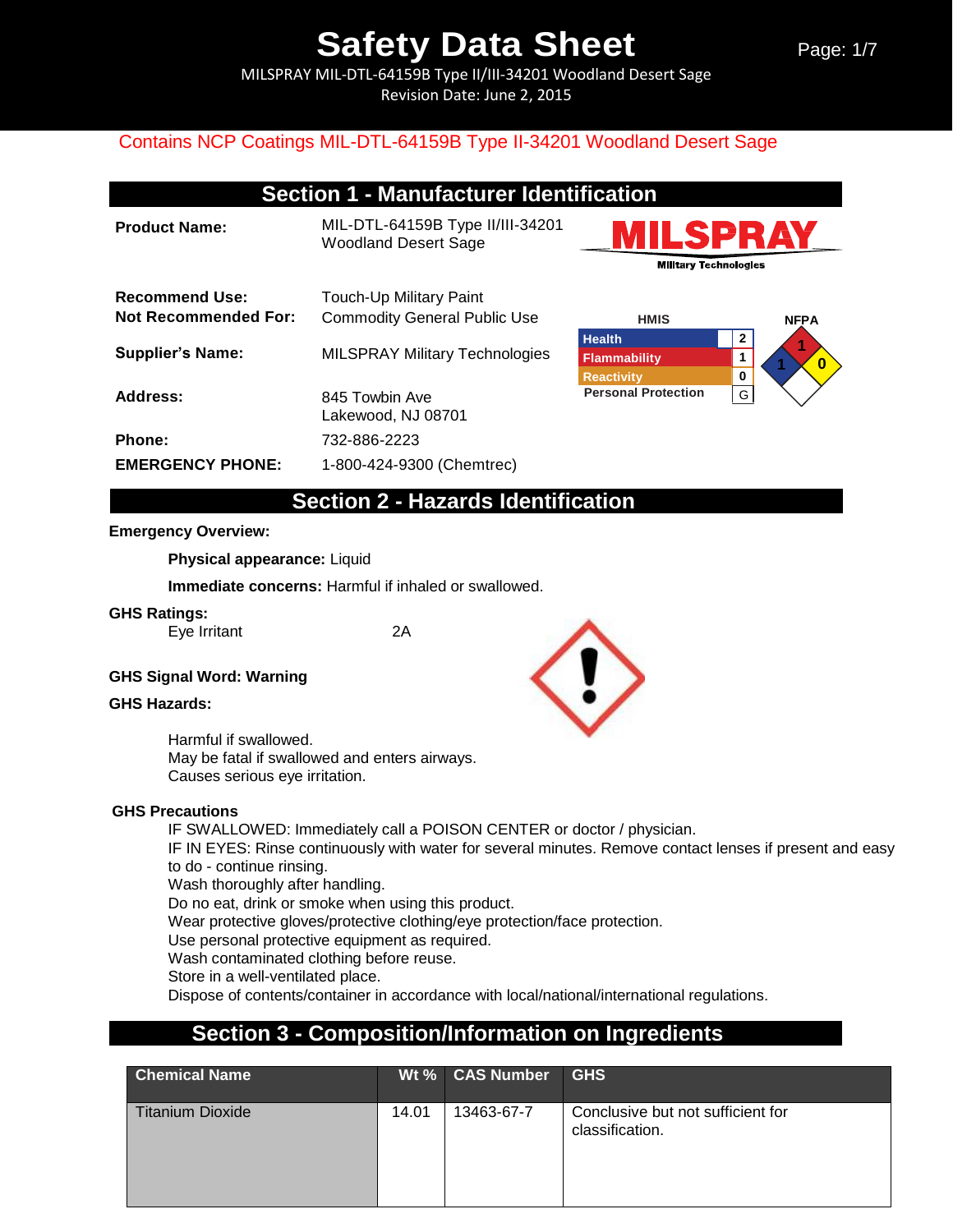MILSPRAY MIL-DTL-64159B Type II/III-34201 Woodland Desert Sage Revision Date: June 2, 2015

| *Methyl-2-Pyrrolidone                | 3.51     | 872-50-4  | H227 Combustible liquid.<br>H315 Causes skin irritation.<br>H319 Causes serious eye irritation.<br>H335 May cause repiratory irritation.<br>H335 May cause respiratory irritation.<br>H360 May damage fertility or the unborn<br>child. |
|--------------------------------------|----------|-----------|-----------------------------------------------------------------------------------------------------------------------------------------------------------------------------------------------------------------------------------------|
| 3-Trimethoxysilylpropane-1-<br>thiol | $1 - 5%$ | 4420-74-0 |                                                                                                                                                                                                                                         |
| <b>Carbon Black</b>                  | 0.23     | 1333-86-4 | Not sufficient for classification.                                                                                                                                                                                                      |

\* Toxic chemical subject to the reporting requirements of section 313 of Title III and of 40 CFR 372.

"WARNING: THIS PRODUCT MAY CONTAIN CHEMICALS KNOWN TO THE STATE OF CALIFORNIA TO CAUSE CANCER AND BIRTH DEFECTS OR OTHER REPRODUCTIVE HARM."

## **Section 4 - First Aid Measures**

**EYE CONTACT:** Immediately flush eyes with water. Flush eyes with water for a minimum of 15 minutes, occasionally lifting and lowering upper lids. Get medical attention promptly.

**SKIN CONTACT:** Wash with soap and water. Get medical attention if irritation develops or persists. Remove contaminated shoes and clothes and clean before reuse.

**INHALATION:** Rescuers should put on appropriate protective gear. Remove from area of exposure. If not breathing, give artificial respiration. If breathing is difficult, give oxygen. Keep victim warm. Get immediate medical attention.

**INGESTION:** DO NOT induce vomiting. Get medical attention immediately.

**NOTE TO PHYSICIAN:** Not available.

### **MOST IMPORTANT SYMPTOMS AND EFFECTS, BOTH ACUTE AND DELAYED**

#### **SYMPTOMS:** Eye irritant.

**EFFECTS:** Contact can cause burning, itching, redness, inflammation, and swelling.

## **Section 5 - Fire Fighting Measures**

#### **FLASH POINT:** 250ºF(121ºC) SETAFLASH CLOSED CUP

**LEL:** 1.3 **UEL:** 9.5

**SUITABLE EXTINGUISHING MEDIA:** Water mist or fog, dry chemical, foam, carbon dioxide.

**UNSUITABLE EXTINGUISHING MEDIA:** Not available.

**UNUSUAL FIRE & EXPLOSION HAZARDS:** Material may combust at extreme temperature.. Empty containers retain product residue (liquid and/or vapor) and can be dangerous. DO NOT pressurize, cut, weld, braze, solder, grind or expose such containers to heat, flame, sparks, static electricity, or other sources of ignition. Also, do not reuse container without commercial cleaning or reconditioning.

**FIRE FIGHTING PROCEDURES:** As in any fire, wear self-contained breathing apparatus pressure-demand (MSHA/NIOSH approved or equivalent) and full protective gear. Use water with caution, material may float and combust. Water may be ineffective in fighting the fire. Water spray to cool containers or protect personnel. Use with caution. Water runoff can cause environmental damage. Dike collect water used to fight fire. Small fires: carbon dioxide or dry chemical. Large fire: alcohol-type aqueous film-forming foam or water spray.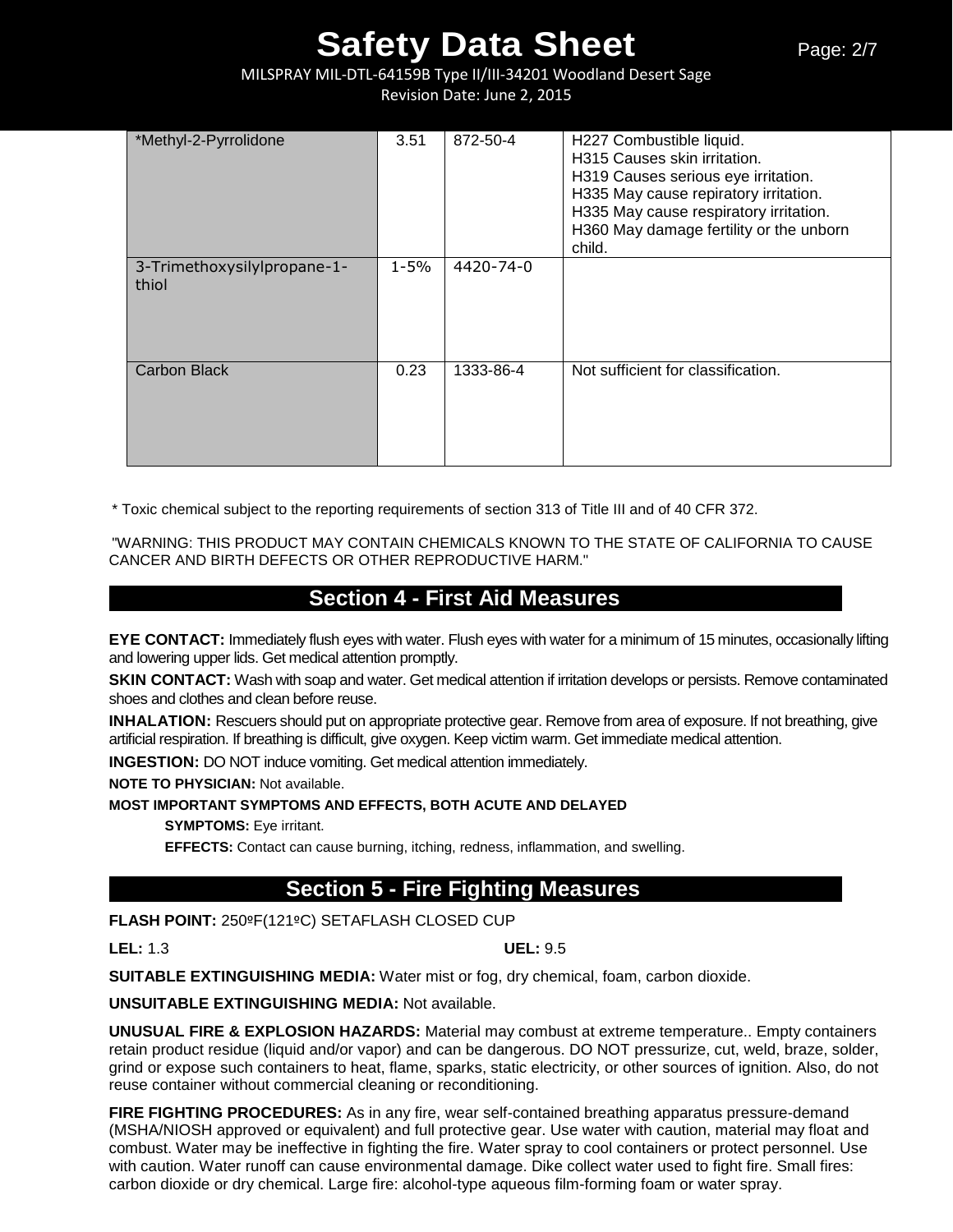MILSPRAY MIL-DTL-64159B Type II/III-34201 Woodland Desert Sage Revision Date: June 2, 2015

**PRODUCTS OF COMBUSTION:** During combustion carbon monoxide and/or carbon dioxide may be formed.

#### **PROTECTION OF FIREFIGHTERS:** Not available.

## **Section 6 - Accidental Release Measures**

#### **PERSONAL PRECAUTIONS:** Not available.

**ENVIRONMENTAL PRECAUTIONS:** Stop spill at source, and prevent material from entering drains, sewers, streams or other bodies of water.

**METHODS OF CONTAINMENT:** Dike spill area with suitable absorbant material or chemical booms to limit spreading.

#### **SPILL AND LEAK PROCEDURES:**

#### **METHODS OF CLEAN-UP:**

**Small Spills:** Eliminate all sources of ignition. Provide good ventilation and minimize the breathing of vapors and avoid skin contact. Dike spill area and absorb the spilled liquid with earth, sawdust or a commercially available absorbent. Shovel spent absorbent into recovery or salvage drums for appropriate disposal.

**Large Spills:** Wear appropriate personal protective equipment. Eliminate all ignition sources. Prevent additional discharge of material if able to do so safely. Do not touch or walk through spilled material. Avoid runoff into storm sewers and ditches which lead to waterways. Ventilate spill area. Stay upwind of spill. Use only non-combustible material for cleanup. Use clean, nonsparking tools to collect absorbed materials. Absorb spill with inert material (e.g. dry sand, earth or sawdust), then place in a chemical waste collector.

**EMERGENCY PRECAUTIONS:** Wear proper protective equipment.

## **Section 7 - Handling and Storage**

**HANDLING**: Use only in a well ventilated area. Avoid breathing vapor, fumes, or mist. Avoid contact with eyes, skin, and clothing. Ground and bond containers when transferring material. Use spark-proof tools and explosion proof equipment. Always open containers slowly to allow any excess pressure to vent. Follow all SDS/label precautions even after containers are emptied because they may retain product residues.

**STORAGE:** Keep away from heat, sparks, and flame. Store containers in a cool, well ventilated place. Keep container closed when not in use.

## **Section 8 - Exposure Controls/Personal Protection**

| <b>Components</b>                | <b>CAS</b> | <b>Limits</b>                                                     |
|----------------------------------|------------|-------------------------------------------------------------------|
| <b>Titanium Dioxide</b>          | 13463-67-7 | OSHA PEL 10 mg/m3 TWA Total Dust<br>ACGIH TLV 10 mg/m3 Total Dust |
| *Methyl-2-Pyrrolidone            | 872-50-4   | <b>ACGIH TLV NE</b><br><b>OSHA PEL NE</b>                         |
| 3-Trimethoxysilylpropane-1-thiol | 4420-74-0  | OSHA PEL NE<br><b>ACGIH TLV NE</b>                                |
| Carbon Black                     | 1333-86-4  | OSHA PEL: 3.5 mg/m3 TWA<br>ACGIH TLV: 3.5 mg/m3 TWA               |

### **OSHA TABLE COMMENTS:**

NE = Not Established

**ENGINEERING CONTROLS:** Engineering controls should be in place to minimize exposure to vapors and any ignition sources.

#### **PERSONAL PROTECTIVE EQUIPMENT**

**EYES AND FACE:** Wear safety glasses with side shields (or goggles) and a face shield.

**SKIN:** Wear impervious gloves to prevent contact with skin. Wear protective gear as needed - apron, suit, boots.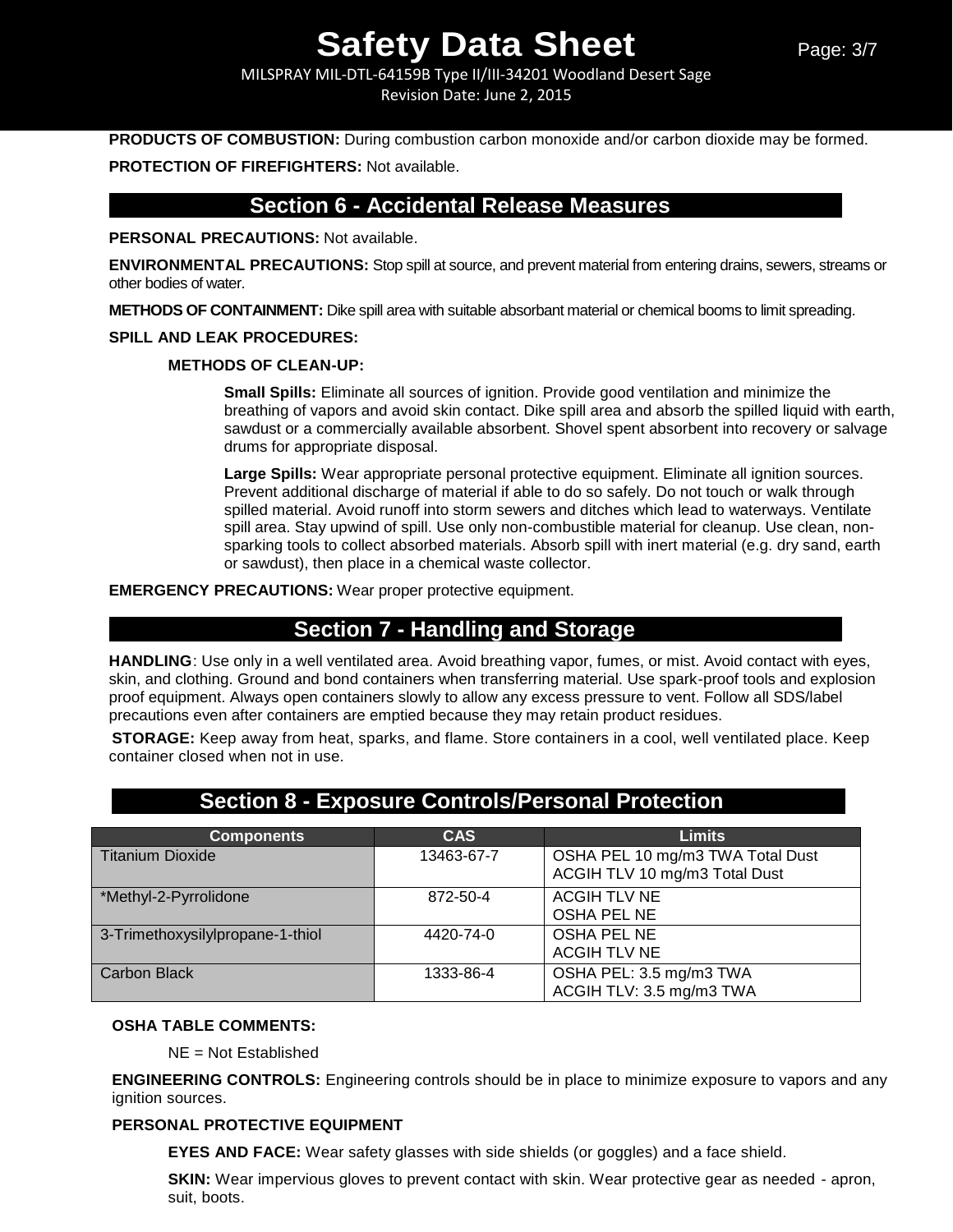MILSPRAY MIL-DTL-64159B Type II/III-34201 Woodland Desert Sage Revision Date: June 2, 2015

**RESPIRATORY:** NIOSH/MSHA approved respirators may be necessary if airborne concentrations are expected to exceed exposure limits.

**WORK HYGIENIC PRACTICES:** Do not eat, drink, or smoke in areas where this material is used. Avoid breathing vapors. Remove contaminated clothing and wash before reuse. Wash thoroughly after handling. Wash hands before eating.

**OTHER USE PRECAUTIONS:** Facilities storing or utilizing this material should be equipped with an eyewash facility and a safety shower.

## **Section 9 - Physical and Chemical Properties**

**PHYSICAL STATE:** Liquid

**ODOR:** Typical

**ODOR THRESHOLD:** Not determined.

**pH:** Not available.

**Boiling Point:** 170.0 F

**FLASH POINT:** 250ºF(121ºC) SETAFLASH CLOSED CUP

**FLAMMABILITY LIMITS:** 1.3 TO 9.5

**VAPOR DENSITY:** Not determined.

**VAPOR PRESSURE:** Not available.

**VAPOR DENSITTY:** Not available.

**RELATIVE DENSITY:** 1.2444293

**AUTO-IGNITION TEMPERATURE:** Not available.

**VOC EPA METHID 24:** 1.0449009 lb/gal

## **Section 10 - Stability and Reactivity**

**STABILITY:** No information available.

**CONDITIONS TO AVOID:** Avoid impact, friction, heat, sparks, flame and source of ignition.

**INCOMPATIBLE MATERIALS:** Prevent contact with strong oxidizing agents..

**HAZARDOUS DECOMPOSITION PRODUCTS:** During combustion carbon monoxide and/or carbon dioxide may be formed.

**POSSIBILITY OF HAZARDOUS REACTIONS:** No information available.

## **Section 11 - Toxicological Information**

**LIKELY ROUTES OF EXPOSURE:** Eye contact, Skin contact, Ingestion, and Inhalation

#### **ACUTE EFFECTS :**

**EYE :** Causes eye irritation**.** 

**SKIN** : Causes skin irritation. Prolonged or repeated contact can result in defatting and drying of the skin which may result in skin irritation and dermatitis (rash).

**INHALATION :** Vapors are irritating to nasal passages and throat. High concentrations can cause stupor and headaches. May cause dizziness and drowsiness.

**INGESTION :** Irritating to mouth, throat, and stomach. May cause headache. May cause dizziness and drowsiness and/or stupor.

**CHRONIC EFFECTS :** Significant exposure to this chemical may adversely affect people with chronic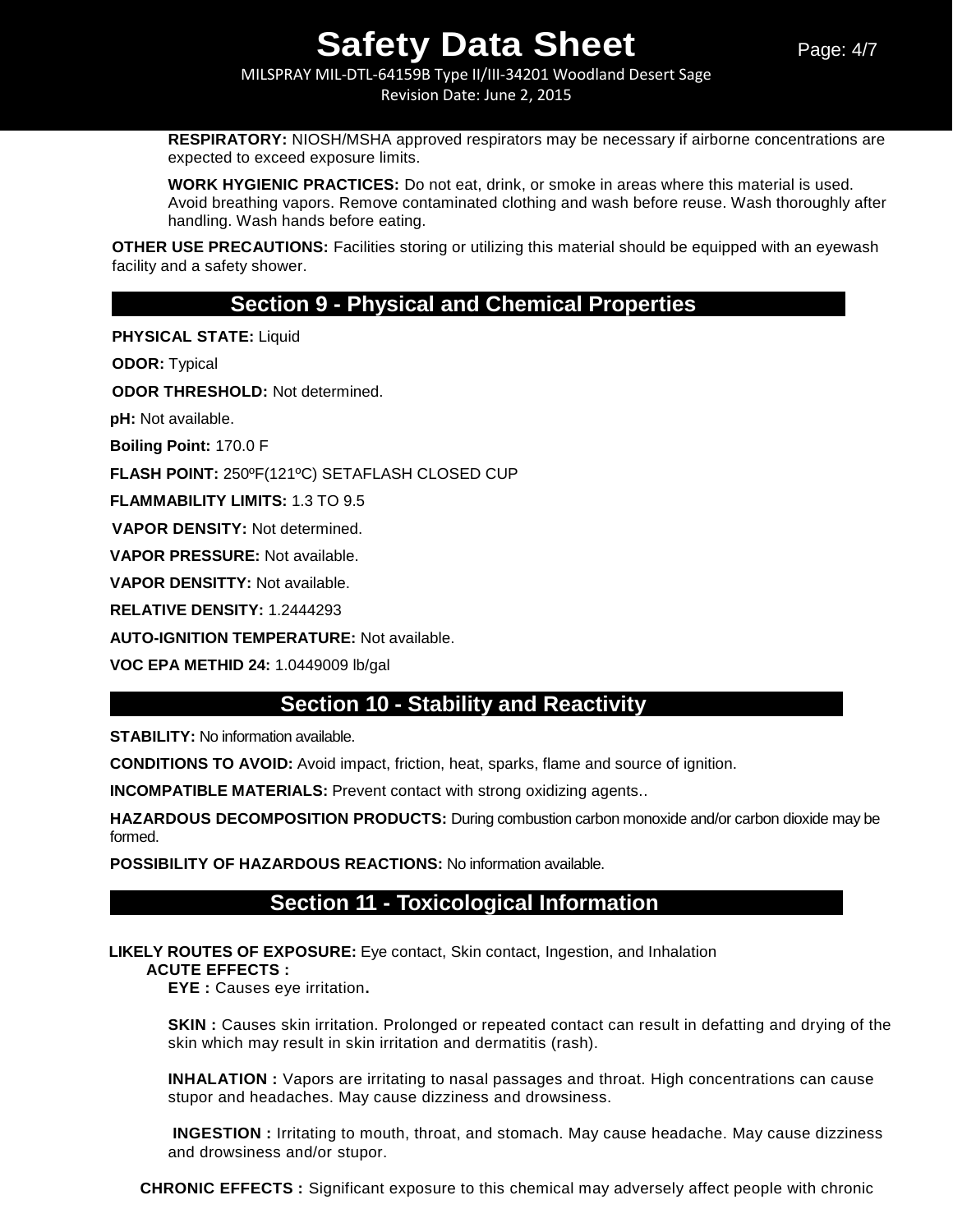MILSPRAY MIL-DTL-64159B Type II/III-34201 Woodland Desert Sage Revision Date: June 2, 2015

disease of the respiratory system, central nervous system, kidney, liver, skin, and/or eyes.

**ACUTE TOXICITY VALUES :** The acute effects of this product have not been tested. Data on individual components are listed below.

| <b>CAS Number</b> | <b>TEST</b>                                                                                   |
|-------------------|-----------------------------------------------------------------------------------------------|
| 13463-67-7        | Vapor LC50: >6.82lg/L Rat, Dermal LD50: >10,000 mg/kg Rabbit, Oral LD50:<br>>5,000 mg/kg Rat, |
| 872-50-4          | Oral LD50: 4150 mg/kg, Dermal LD50: $>5,000$ mg/kg, Vapor LC50 N.D. Mg/L,                     |
| $4420 - 74 - 0$   | Oral LD50; 730 uL/kg, Dermal LD50: 2140 uL/kg,                                                |
| 1333-86-4         | Oral LD50: >8000 mg/kg                                                                        |

### **MEDICAL CONDITIONS AGGRAVATED BY EXPOSURE:** Not available.

**TARGET ORGANS:** Not available.

**DEVELOPMENTAL INFORMATION:** Not available.

**CHRONIC EFFECTS:** Not available.

**CARCINOGENICITY:** Not available.

| <b>Section 12 - Ecological Information</b> |                                                                                                                 |  |
|--------------------------------------------|-----------------------------------------------------------------------------------------------------------------|--|
| <b>CAS Number</b>                          | <b>TEST</b>                                                                                                     |  |
| 13463-67-7                                 | 96h LC50: >1,000 mg/L (fathead minnow), 72h EC50: 61 mg/L (green algae),<br>48h EC50: >1,000 gm/L (water flea), |  |
| $872 - 50 - 4$                             | No information available                                                                                        |  |
| 4420-74-0                                  | Aquatic EC50: Daphnia magna 6.7 mg/l                                                                            |  |
| 1333-86-4                                  | Acute algae EC50: >10,000 mg/L, Acute fish LC50>1000 mg/L, Acute water<br>flea EC50:>5600 mg/L,                 |  |

## **Section 13 - Disposal Considerations**

**DISPOSAL METHOD:** Dispose of waste in accordance with all local, state, and federal regulations.

## **Section 14 - Transport Information**

**UN NUMBER/ PROPER SHIPPING NAME/ TRANSPORT HAZARD CLASS/ PACKING GROUP:** 

NON HAZARDOUS NOT REGULATED

**Section 15 - Regulatory Information**

**REGULATORY OVERVIEW:** The regulatory data in section 15 is not intended to be all-inclusive, only selected regulations are represented.

**TSCA:** All components of this material are either listed or exempt from listing on the TSCA Inventory.